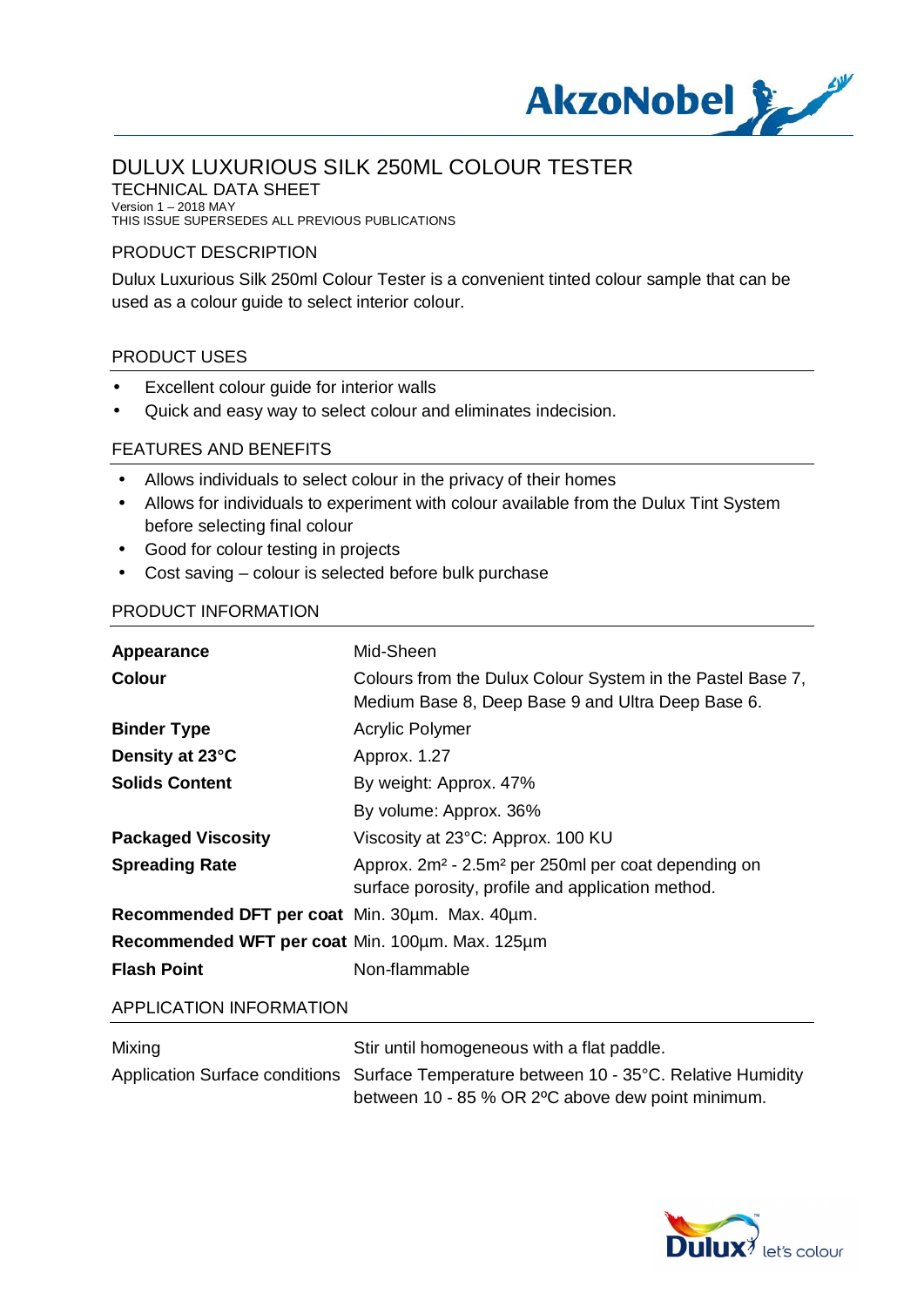

### APPLICATION INFORMATION

| Application methods   | Ready for use with brush, once tinted.<br>Ensure that surfaces are sound, clean and dry.<br>Always apply paint to well-prepared surface.<br>Apply two coats and allow drying for 4 hours before deciding<br>on the colour.                                                                                                                                                                                                                                                                                                                                                                                                                                                                                                           |
|-----------------------|--------------------------------------------------------------------------------------------------------------------------------------------------------------------------------------------------------------------------------------------------------------------------------------------------------------------------------------------------------------------------------------------------------------------------------------------------------------------------------------------------------------------------------------------------------------------------------------------------------------------------------------------------------------------------------------------------------------------------------------|
| Thinner               | Thinning not recommended. Ready for use after thorough<br>stirring.                                                                                                                                                                                                                                                                                                                                                                                                                                                                                                                                                                                                                                                                  |
| <b>Drying Time</b>    | Touch dry 1 hour at 23°C.                                                                                                                                                                                                                                                                                                                                                                                                                                                                                                                                                                                                                                                                                                            |
| <b>Recoating Time</b> | 4 hours at 23°C (Drying times will be extended during cold,<br>wet or humid conditions).                                                                                                                                                                                                                                                                                                                                                                                                                                                                                                                                                                                                                                             |
| Cleaning of equipment | After use, remove as much product as possible, and then<br>clean immediately with water.                                                                                                                                                                                                                                                                                                                                                                                                                                                                                                                                                                                                                                             |
| <b>Substrates</b>     | Suitable for previously painted water based paint in sound<br>condition and appropriately prepared and primed new<br>cement plaster, gypsum plaster, concrete, fibre cement,<br>ceiling boards, composite boarding and wooden surfaces.                                                                                                                                                                                                                                                                                                                                                                                                                                                                                              |
| Precautions           | Ensure that surfaces are sound and free from dust, oil,<br>grease, dirt, and debris. Surfaces must be thoroughly dry -<br>no more than 12% moisture content.<br>Not recommended for touch ups.<br>Certain pale pastel shades may be difficult to tint in 250ml.<br>Only suitable tinting with automatic tinting machines using<br>the Dulux Mix2 Win Next tinting software. Manual tint<br>machines are not suitably calibrated to tint this small volume<br>of paint.<br>Ensure that the 250 millilitre can is thoroughly mixed before<br>application.<br>Do not apply during cold (below 10°C) or wet weather.<br>Do not apply directly to substrate without priming.<br>Not suitable for direct application to powdery or friable |
| <b>Coats Required</b> | surfaces whether previously painted or not.<br>Apply two to three finishing coats to new surfaces to achieve<br>a continuous closed film and solid colour.                                                                                                                                                                                                                                                                                                                                                                                                                                                                                                                                                                           |

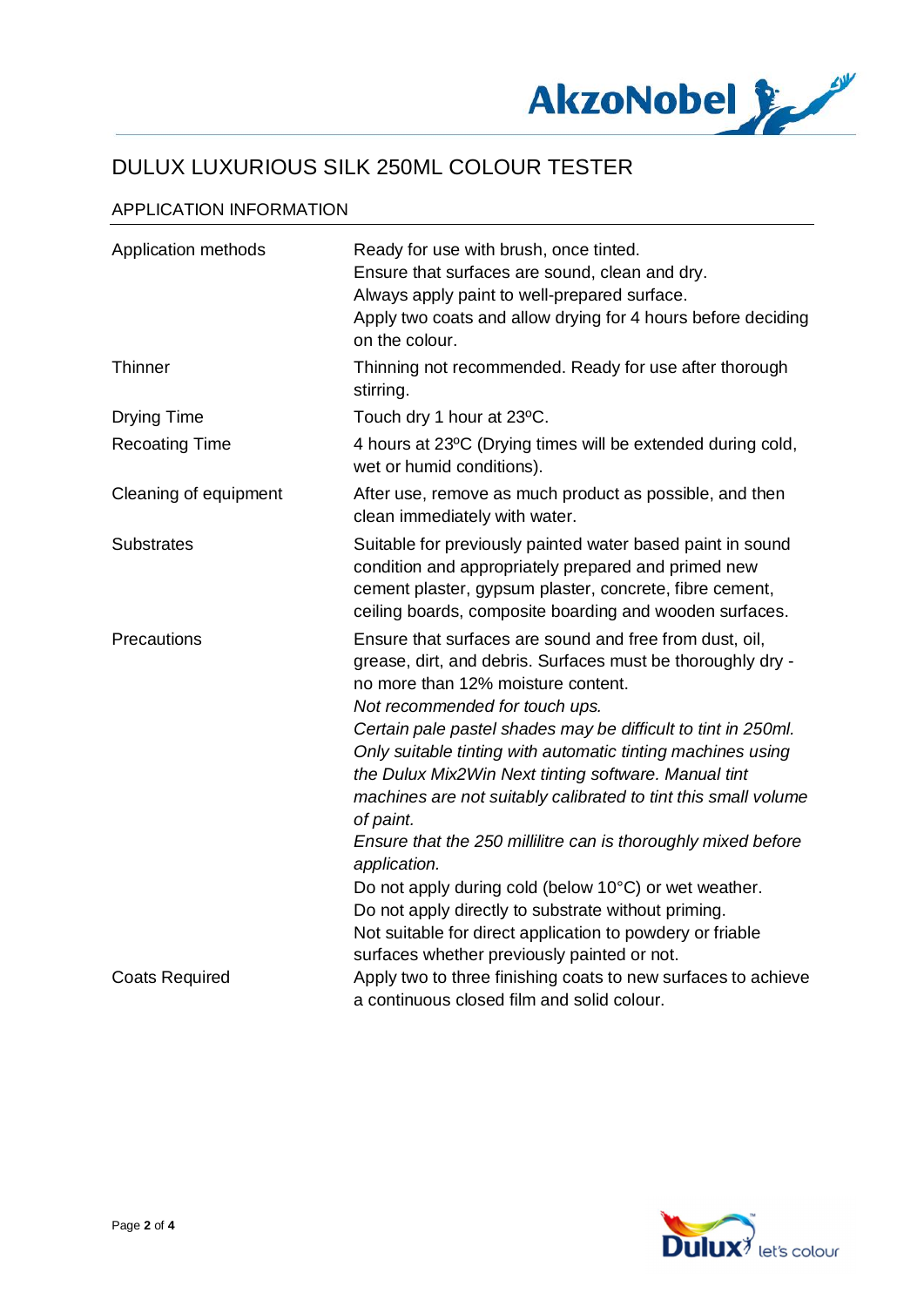

## HEALTH AND SAFETY INFORMATION

This product contains no added lead. Avoid contact with skin or eyes. Keep out of reach of children. If accidently swallowed, seek medical advice immediately and show this container to the doctor. Dry sanding, flame cutting and/or welding of the dry paint film will give rise to dust and/or hazardous fumes. Wet sanding should be used wherever possible. If exposure cannot be avoided by the provision of local exhaust ventilation, suitable respiratory protective equipment should be used. Do not empty into drains or watercourses.

Ensure good ventilation during application and drying. It is recommended to use suitable protective clothing and equipment. To avoid the risk of spillage, always store and transport containers in a secure upright position. Refer to Material Safety Data Sheet for complete information.

| Packaging                 | 250ml Tint Bases - Pastel Base 7, Medium Base 8, Deep<br>Base 9 and Ultra Deep Base 6                                                                                                                                                                                                                                                                                                       |
|---------------------------|---------------------------------------------------------------------------------------------------------------------------------------------------------------------------------------------------------------------------------------------------------------------------------------------------------------------------------------------------------------------------------------------|
| <b>Storage Conditions</b> | Store under cool dry conditions away from direct sunlight,<br>heat and extreme cold.                                                                                                                                                                                                                                                                                                        |
| <b>Disclaimers</b>        | Colour swatch references are as accurate as modern<br>printing will allow. Please refer to the in-store stripe<br>cards/standard card, for an accurate representation of the<br>colour.                                                                                                                                                                                                     |
|                           | The tinted 250ml Dulux Luxurious Silk Colour Tester<br>had a mid-sheen finish, and provides a colour guide to<br>the selected colour. Among others, the following factors<br>may affect final colour appearance of bulk product<br>tinted compared to the 250ml Colour Tester: product<br>sheen and texture, colour and light reflections,<br>application, surface texture and preparation. |
|                           | For best colour and sheen consistency, it is advisable to use<br>containers of the same batch number, or to mix different<br>batches together in a large container, or to finish in a corner<br>before starting a new container.                                                                                                                                                            |
| <b>Tinting Protocol</b>   | The tint base containers are only filled to levels which are<br>specific for each tint base to allow the calculated volume of<br>colourants to be added in order to achieve the volume<br>indicated on the container after tinting. Tint bases and<br>colourants are unfinished products which should not be<br>used on their own.                                                          |

#### ADDITIONAL INFORMATION